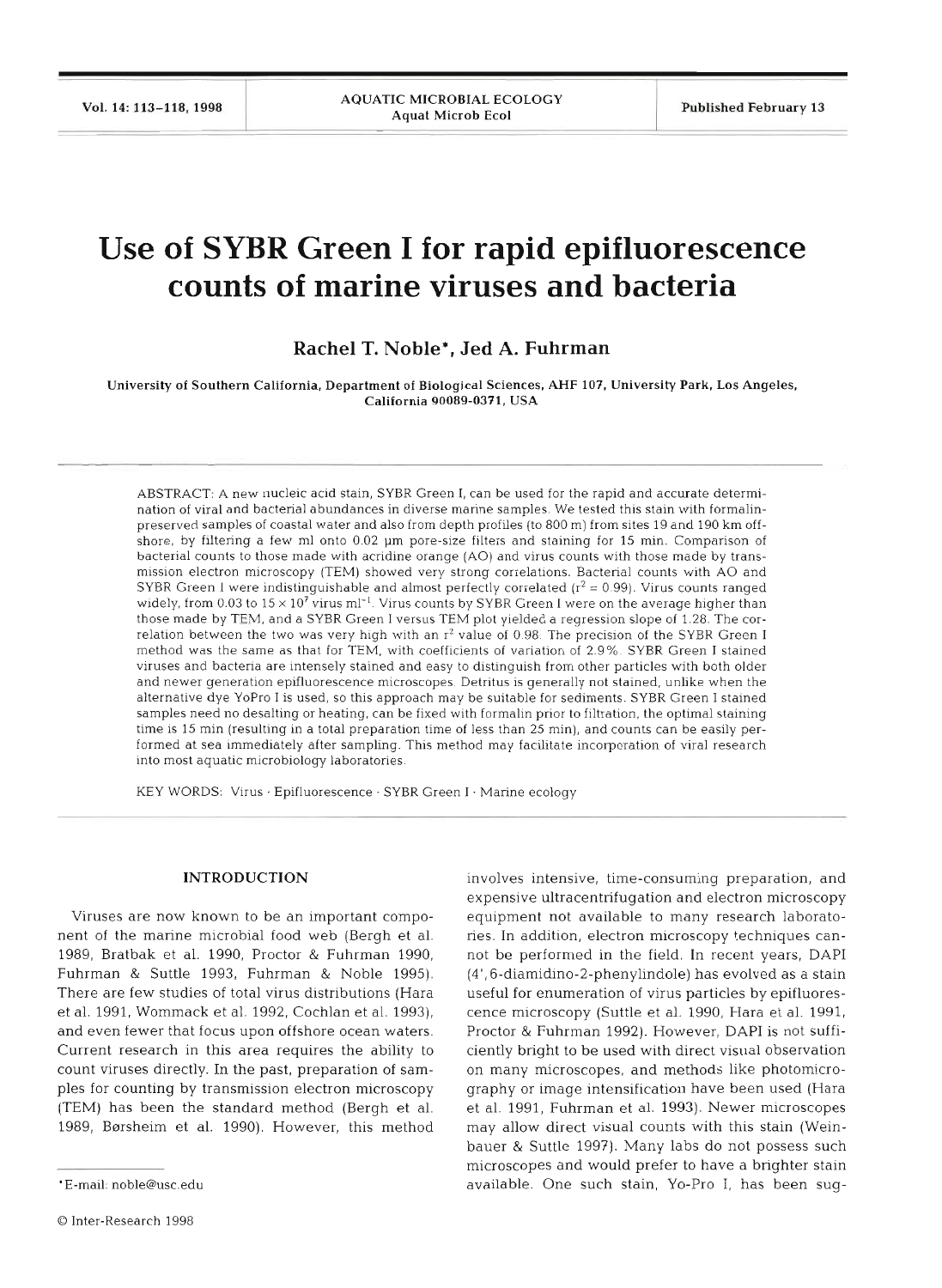bauer & Suttle 1997). The stain intensity is quite bright, but the initial report indicated incompatibility with fresh sample) in order to sediment enough particles regularly used aldehydes as fixatives, it requires extra dilution and rinsing steps to remove salts, and the opti-<br>with  $1\%$  (w/v) uranyl acetate for 30 s. Viruses and bacmal staining time is reported to be 2 d. A proposed teria were enumerated on a JEOL 100 CXII TEM. improvement upon this method, by Xenopolous & Bird Taper corrections were implemented into the final cal-(1997), involves the microwaving of Yo-Pro I stained samples for a few minutes to allow dye penetration. Viruses were counted at  $27000 \times$  and bacteria at These authors report fixation with aldehydes is possi-  $10000 \times$  and  $8000 \times (80 \text{ keV})$ . ble, but the suggested protocol involves several extra **Acridine orange direct counts (AODC).** Counts of steps in treatment of the sample, and few marine sam-<br>bacteria were performed from 2% formalin-preserved ples have been tested.

particles, SYBR Green I (Molecular Probes, Inc.; molec- filtered at 20 kPa onto (replicate) 0.2 µm pore size polyular formula is proprietary), referred to throughout the carbonate (Nuclepore) filters, and counted by epifluorest of this article as SYBR I. Reported previously for rescence microscopy under blue excitation with an use with flow cytometry (Marie et al. 1997), SYBR I ap- Olympus Vanox or BH2 microscope. pears to be a viable tool for enumerating viruses and **Epifluorescence microscopy with SYBR I.** SYBR I bacteria in seawater. This stain, which yields virus has a proprietary formula and its manufacturer (Molestaining time is only 15 min. In addition to the method-<br>sterile water, had an  $OD_{494}$  (optical density) of 0.42. ological advantages that SYBR I confers, it is inexpencinogenic than other typical nucleic acid stains.

### MATERIALS AND METHODS

10 l Niskin bottles mounted on a Seabird rosette (on tered through a 0.02 µm pore size  $Al_2O_3$  Anodisc 25 board ship), or by bucket (from Santa Monica Pier, CA, membrane filter (Whatman), backed by a 0.8 µm cellu-USA, and Denmark) and transferred into acid-rinsed 50 rnl polypropylene tubes. Samples were taken from a range of marine environments (eutrophic to oligotrophic deep water): Santa Monica Pier surface water, 1 May 1997 (34° 05' N, 118° 30' W), 19 km offshore in the staining solution for 15 min in the dark. After the San Pedro Channel, midway between Long Beach, CA, and Santa Catalina Island, 24 May 1997 (33° 33' N, maining moisture was then carefully wicked away by 118" 24' W, depth profile **A,** surface to 800 m), an open ocean site ca 190 km offshore, directly west of Del Mar, (any droplets on the top plastic rim of the filter were CA, 25 May 1997 (32° 53' N, 120° 44' W, depth profile also blotted). The Anodisc filter was mounted on a glass B, surface to 750 m), and a freshwater pond sample slide with a drop of 50% glycerol, 50% phosphate from Hellebaek, Denmark, 14 April 1997, and were buffered saline (PBS, 0.05 M  $Na<sub>2</sub>HPO<sub>4</sub>$ , 0.85% NaCl, immediately fixed with  $0.02 \mu$ m filtered 2% formalin pH 7.5) with 0.1% p-phenylenediamine (Sigma Chem. (final concentration) and stored at 4'C.

microscopy (TEM). Viruses and bacteria were counted placed above the cover slip. This mountant minimized by ultracentrifugation (120000  $\times$  g, 3 h, 20°C) of 4 ml fading and was preferred to other mountants. Mounseawater samples (2% formalin-preserved) onto carbon stabilized Formvar-coated 200-mesh copper grids erence) included 0.5% ascorbic acid in 50% glycerol/ (Ted Pella, Inc.) (Børsheim et al. 1990, Cochlan et al. 50% PBS, SlowFade (anti-fade product sold by Molecu-1993). For water samples from below 100 m, 4 ml sam- lar Probes, Inc.) and pure glycerol. Slides were usually

gested for such studies (Hennes & Suttle 1995, Wein-

Here, we present a new stain for enumeration of virus water was stained with acridine orange  $(0.1\% \text{ w/v})$ 

counts comparable to TEM in a broad variety of samples, has the advantages of being usable in conjunction with seawater and ordinarily used fixatives, and its for this study (Lot #3142-1), when diluted 1000-fold in

sive and its manufacturer claims it to be much less car-<br>light. SYBR I was diluted 1:10 of the supplied concen-Sample collection. Water samples were collected by glass filter holder, a fixed sample of 1 to 5 ml was fil-Virus and bacterial counts - tranmission electron on a 25 mm square cover slip, then immersion oil was iver spin 2 to 4 consecutive times by removing<br>andant fluid after the first spin and adding 4 ml<br>andant fluid after the first spin and adding 4 ml<br>andant fluid after the first spin and adding 4 ml<br><sup>9</sup>% (w/v) uranyl acetate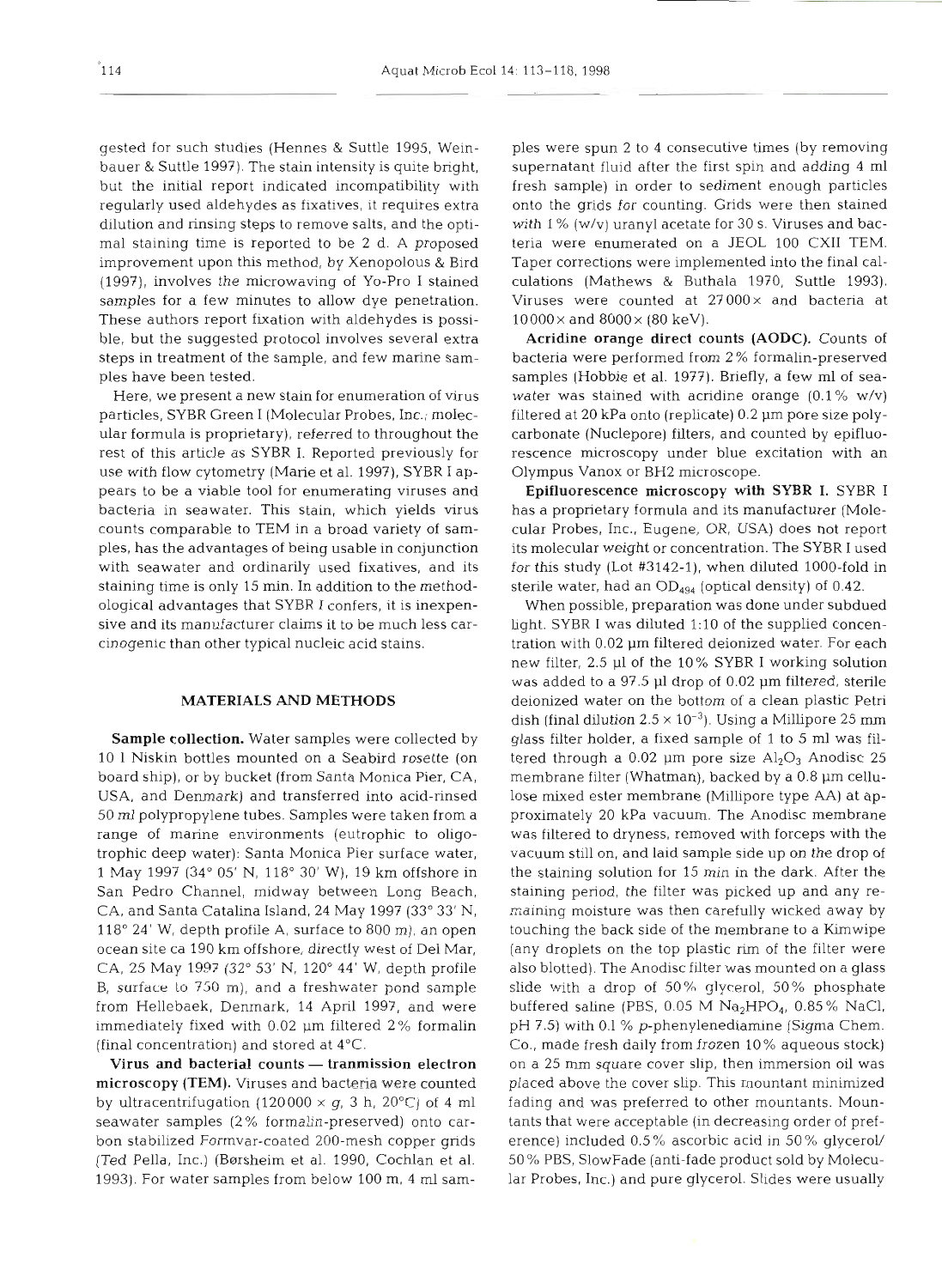counted immediately but could be stored frozen for at least a few weeks. For each filter, 10 to 20 fields were selected randomly and a total of > 200 viruses and > 200 bacteria were counted on an Olympus Vanox or BH2 epifluorescence microscope with  $100 \times$  objectives (Achromat, S Plan Achromat, or D Plan Apochromat UV), under blue excitation. Virus particles were distinctly shaped 'pinpricks' and fluoresced bright green, and bacterial cells could easily be distinguished from viruses because of their relative size and brightness.

Photomicrography was done from a Santa Monica Bay seawater sample, photographed with the Vanox microscope and D Plan Apochromat UV lens on Kodak Ektachrome film (400 ASA), with a 30 s exposure.

#### **RESULTS**

A seawater sample collected from Santa Monica Pier and stained with SYBR I shows that the bacteri intensely stained, virus-like particles are brightly

stained and countable, and only the nuclei of protists such as diatoms are stained, with autofluorescence readily showing chloroplasts (Fig. 1). Detritus is not significantly stained by SYBR I in our observation.

In coastal samples collected between 31 October 1996 and 15 January 1997, we found that SYBR I bacteria counts were essentially identical to acridine orange counts, with SYBR I/AODC of  $103 \pm 4.2\%$ (mean  $\pm$  SD, n = 20) and an  $r^2$  of 0.99. No further comparison was performed.

Virus counts by both SYBR I and TEM showed very similar patterns from both depth profiles. Virus abundances generally decreased with depth (Fig. 2). In both profiles, a dramatic decrease in viral numbers occurred at about 50 m, the lower part of the euphotic zone (Fig. 2). The average decrease in total virus abundance throughout the water column was matched by a similar decrease in bacterial numbers. At the open ocean site, the maximum virus abundance was observed at 25 m, rather than at the surface (Fig. 2B). Bacterial counts as determined by SYBR I generally decreased with depth



Fig. l. SYBR Green I stained sample from Santa Monica Bay. CA, **USA,** 1 May 1997. The larger bright green particles are counted as bacteria (large arrow) and the smaller, more numerous ones are counted as viruses (small arrow). The nucleus of the large pennate diatom (80 pm long) is brightly stained, with red autofluorescence indicating chloroplasts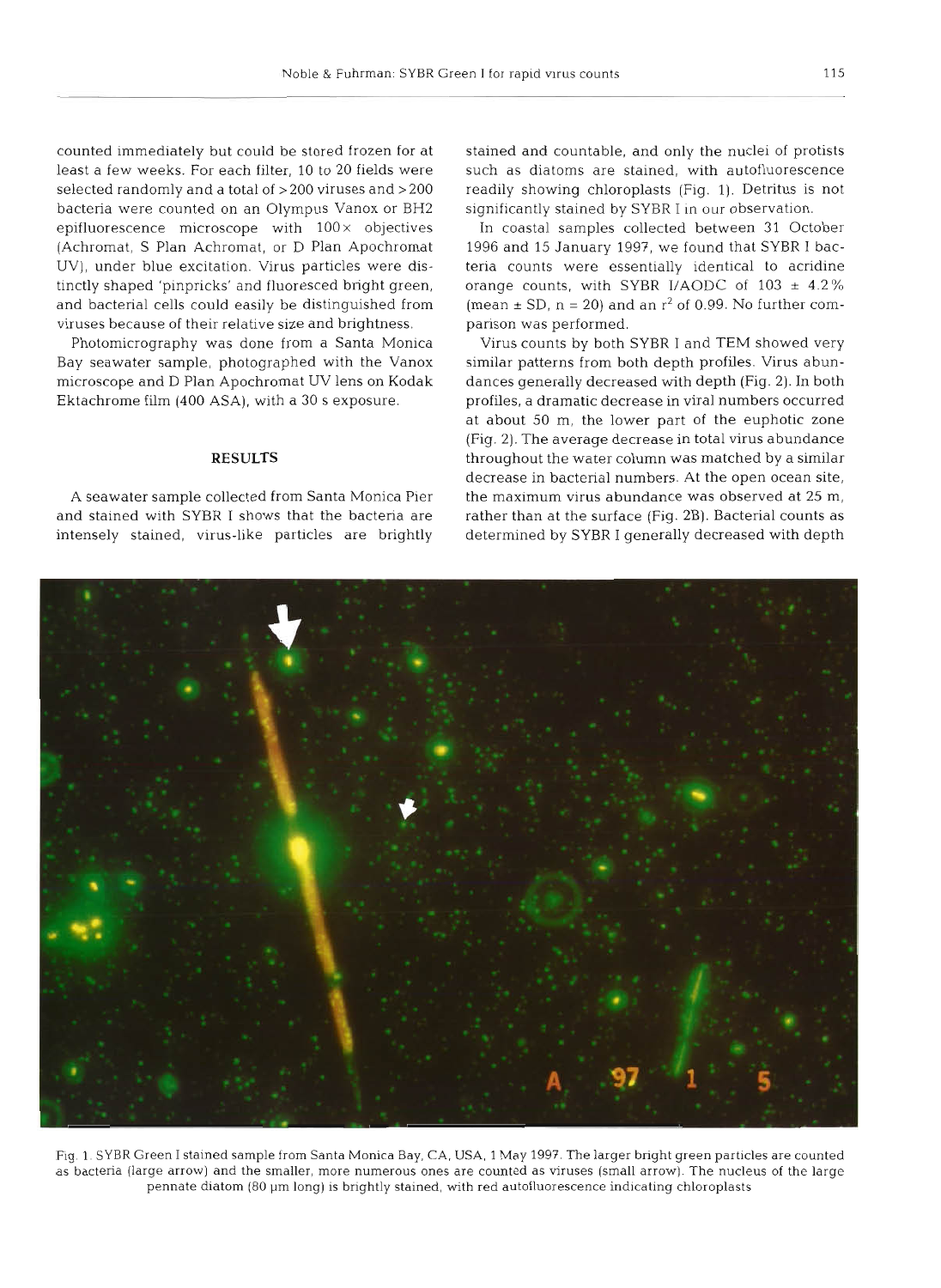

Fig. 2. (A) Depth profile A (surface to 800 m). Seawater collected from site 19 km offshore on 24 May 1997 (B) Depth profile B (surface to 750 m). Seawater collected from open ocean site 190 km offshore on 25 May 1997. ( $\bullet$ ) Virus counts with SYBR Green I<sub>i</sub> **(0)** virus counts done by transmission electron microscopy (TEM). **(I)** Bacterial counts with SYBR Green I. (U) Virus:bacteria ratio (VBR)

in both depth profiles, although at the site 19 km offshore there was a subsurface maximum of bacterial abundance at 25 m (Fig. 2A). The virus:bacteria ratio (VBR) in both depth profiles was  $14.2 \pm 3.6$  (pooled average  $\pm$  SD) within the euphotic zone. However, below the euphotic zone, the VBR dropped to about half (6.7  $\pm$  2.3, pooled average  $\pm$  SD; Fig. 2).

A direct comparison of the 18 seawater samples shows that SYBR I and TEM-based virus counts are highly correlated  $(r^2 = 0.98, n = 18, p < 0.001)$  (Fig. 3). There was a tendency for the SYBR I counts to be higher, indicated by the slope of the linear regression being 1.28 (forced through zero at intercept) (Fig. 3). Scatter was relatively high at low abundances, probably because when viral abundances are very low as in deep waters, it is difficult to prepare TEM samples due to an increase in the number of ultracentrifugation spins necessary to sediment enough particles onto the grids for counting. The average coefficient of variation for the 2 types of estimates was the same for both TEM and SYBR I at 2.9%. A single seawater sample from surface waters of Santa Monica Bay collected during a 'red tide' and aged 2 wk was used to provide a high virus abundance comparison of counts by TEM and by SYBR I: counts were  $1.53 \pm 0.05 \times 10^8$  virus ml<sup>-1</sup> (mean  $\pm$  SD, n = 2) by SYBR I and 1.18  $\pm$  0.01  $\times$  10<sup>8</sup> virus ml<sup>-1</sup> by TEM. In freshwater samples of pondwater from

Denmark in April 1997, virus and bacterial counts were  $2.2 \pm 0.02 \times 10^7$  and  $4.4 \pm 0.04 \times 10^6$  ml<sup>-1</sup> (n = 4), respectively, although not compared to TEM. The viruses and bacteria appeared to be even more intensely stained than those from seawater.

#### **DISCUSSION**

Estimates of virus and bacterial abundances for both depth profiles are consistent with other reported values in simdar marine environments (Bergh et al. 1989, Børsheim et al. 1990, Bratbak et al. 1990, Proctor & Fuhrman 1990, Cochlan et al. 1993, Hennes & Suttle 1995). Even though the 2 depth profiles were ca 175 km apart, their patterns of viral and bacterial abundances were very similar The VBR was similar to average values published by Paul et al. (1991) and Cochlan et al. (1993). The VBR was greater than 10 within the euphotic zone, and was much reduced at lower viral and bacterial densities.

In the comparison of methods, virus abundances as determined by SYBR I were highly correlated to, yet were about 28% higher than, those by TEM. In recent studies by Hennes & Suttle (1995) and Weinbauer & Suttle (1997), Yo-Pro I based virus counts were found to average about 2.3 and 1.5 times higher than counts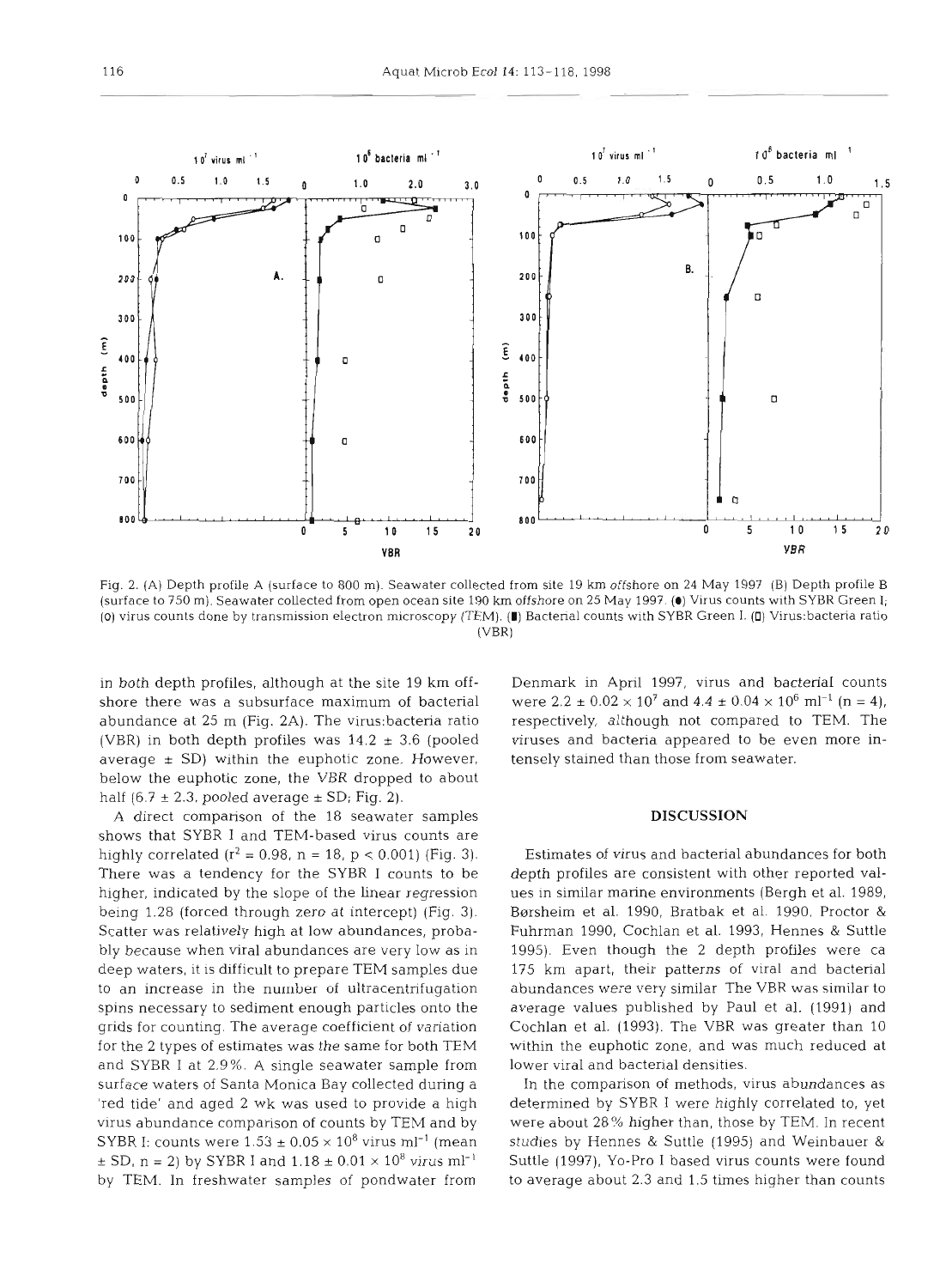

Fig. **3.** Comparison of virus counts using SYBR Green I and transmission electron microscropy (TEM) for a diverse set of marine samples. Error bars indicate the standard deviation of duplicate samples; where they are not seen, the standard deviation was less than the size of the symbol. Line indicates linear regression (forced through zero). Inset figure is the same, but also includes a high abundance coastal seawater sample

by TEM, respectively, a wide range. In this study, SYBR I based virus counts were found to be about 1.3 times higher than those by TEM. It is possible that TEM based virus counts underestimate viral abundance as viruses could be lost when uranyl acetate is wicked away from the grids and viruses may be obscured by other larger, darkly stained particles on the grids. Also, filamentous viruses which would be countable with SYBR I might not be recognizable by TEM. At lower viral densities, TEM counts were generally similar to those by SYBR I, and at higher viral densities the TEM counts were clearly lower than those for SYBR I (Figs. 2 & 3). This trend is also consistent with work published by both Hennes & Suttle (1995) and Weinbauer & Suttle (1997) when comparing Yo-Pro I to TEM. Both of these studies have also made some comparisons with DAPI, an alternative stain for epifluorescence microscopy. However, DAPI is relatively dim, and requires high quality optics for quantitative visualization of viruses. In contrast, viruses and bacteria stained with SYBR I are brightly stained, and can be easily distinguished (Fig. 1). An additional problem addressed by Hennes & Suttle (1995) is the incompatibility of Yo-Pro I with sea salts as well as regularly used aldehydes such as formalin. A recent study (Xenopolous & Bird 1997) has proposed an improvement upon the method by Hennes & Suttle (1995) which involves microwaving the sample to reduce the necessary penetration time of the viruses with Yo-Pro I

to minutes as opposed to 2 d. This proposed improvement is reported to circumvent the incompatibility with aldehydes, but it still requires rinsing and additional steps of heating and cooling, and has not been well tested with marine samples. The ability of SYBR I to stain virus and bacterial particles is apparently not inhibited by the use of such fixatives, and the staining period is short (15 min) and requires no additional steps or equipment. Also, SYBR I is reported to stain both RNA and DNA. Even though RNA viruses are likely to make up only a minor fraction of the total pool of viruses based on information from surveys such as that by Frank & Moebus (1987), the total virus abundance may be determined with this stain. In the process of method optimization, one early problem was fading of the epifluorescence signal within about 30 s which occurred when a more dilute concentration of SYBR I  $(1 \times 10^{-4})$  was used (in conjunction with the Molecular Probes, Inc., anti-fade product, SlowFade). Subsequently, we have found that our recommended concentration of SYBR I  $(2.5 \times 10^{-3}$  dilution) yields brighter and more stably fluorescent viruses and that fading of the samples is best retarded with the use of a glycerol/PBS/phenylenediamine mixture.

It has been suggested (Stockner et al. 1990) that a portion of the heterotrophic marine bacterial population may be uncounted because they pass through a 0.2 µm pore size filter, the traditionally used type for routine bacterial counts. The use of the 0.02 µm pore size filters will prevent the loss of any very small bacteria. We find that it is relatively easy to distinguish between small marine bacteria and viruses, as indicated by the agreements between acridine orange and SYBR I for bacteria and TEM and SYBR I for viruses (Fig. 2). Note that even if all of the small bacteria  $( $0.3 \mu m$ ) were counted as viruses, it would not sign if$ icantly affect the total virus counts because there are proportionally so many more viruses than small bacteria.

Based on our results, we recommend the use of SYBR I nucleic acid stain in conjunction with 0.02 µm pore size Anopore filters for routine viral and bacterial abundance estimates from seawater. In addition, we see no reason why it should not work with freshwater samples. Furthermore, the observation that detritus is not stained suggests that this approach may be suitable for sediment studies. Recently, it has been quite difficult to incorporate viruses and virus mediated processes into research in aquatic food webs. Here we present a method which allows reasonably equipped microbiology laboratories to perform quick and simple enumerations of virus particles in natural samples. Virus counts with SYBR I can be performed easily in the lab or on board ship and can help elucidate the roles of viruses in aquatic systems.